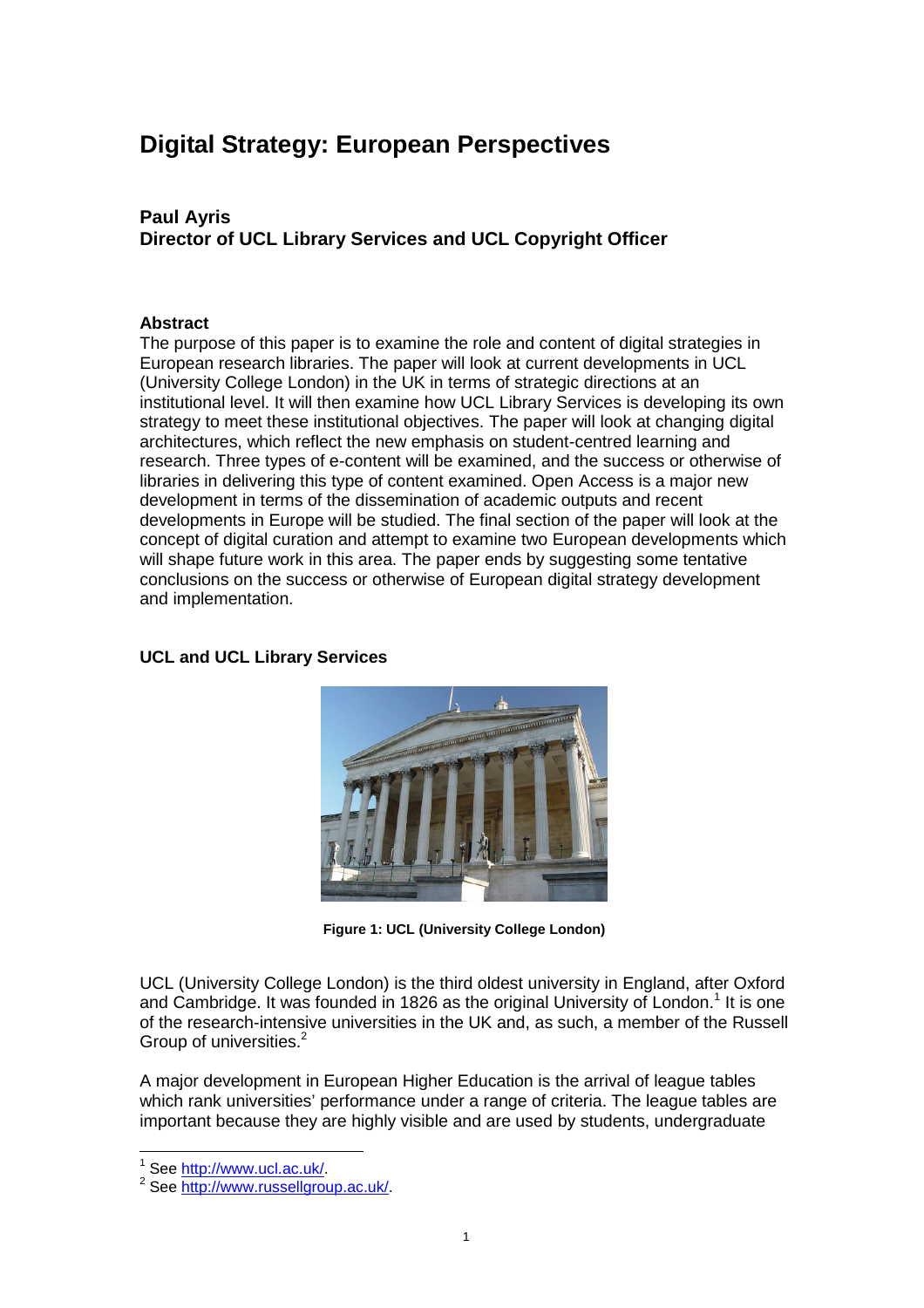and postgraduate, to influence their choice of university and course of study. European universities clearly wish to be ranked amongst the best in the world and so world rankings are important.

# **World University rankings**

- **1** Harvard University US
- **2= University of Cambridge UK**
- **2= University of Oxford UK**
- **2=** Yale University US
- **5 Imperial College, London UK**
- **6** Princeton University US
- **7=** California Institute of Technology (Caltech) US
- **7=** University of Chicago US
- **9 UCL (University College London) UK**
- **10** Massachusetts Institute of Technology (MIT) US

#### **Figure 2: Top 10 world University Rankings 2007**

This listing is taken from the Times Higher Education – QS World University Rankings for 2007.<sup>3</sup> The Table shows the top ten universities. 6 of the top 10 are based in the US, and 4 are in Europe – actually in the UK. In the top 100, Australasian universities figure strongly. The Australian National University comes in as 16<sup>th</sup>, the University of Melbourne as 27<sup>th</sup>, the University of Sydney 31<sup>st</sup>, the University of Queensland 33<sup>rd</sup>=, Monash 43<sup>rd</sup>, the University of New South Wales 44<sup>th</sup>, the University of Auckland 50<sup>th</sup>, the University of Adelaide 62<sup>nd</sup>, and the University of Western Australia 64<sup>th</sup>.

Libraries, key support structures in a Higher Education setting, have a vital role to play in supporting and enhancing a University's performance in such league tables. Strategy development underpins such a requirement and UCL's Library Strategy for 2005-10 is the key strategic document in the Library which has been developed to deliver the Library's Mission and Vision.<sup>4</sup>

The Library Strategy is informed by 10 objectives:

- 1. Learning and Teaching Support (paras. 13-25)
- 2. Research Support (paras. 26-64)
- 3. Supporting the Student Experience (paras. 65-85)
- 4. E-Strategy Development (paras. 86-94)
- 5. Widening Access and Participation (paras. 95-99)
- 6. Fundraising Activities (paras. 100-104)
- 7. Partnerships (paras. 105-112)
- 8. Developing Library Services' Profile outside UCL (paras. 113-122)
- 9. Continuing Staff Development (paras. 123-129)
- 10. Planning, Resourcing and Communication (paras. 130-135)

Of the three top priorities which the Strategy identifies, one is key to the argument of this paper:

 $^3$  See

http://www.topuniversities.com/worlduniversityrankings/results/2007/overall\_rankings/top\_100 \_universities/.

<sup>&</sup>lt;sup>4</sup> See http://www.ucl.ac.uk/Library/libstrat\_may05.shtml.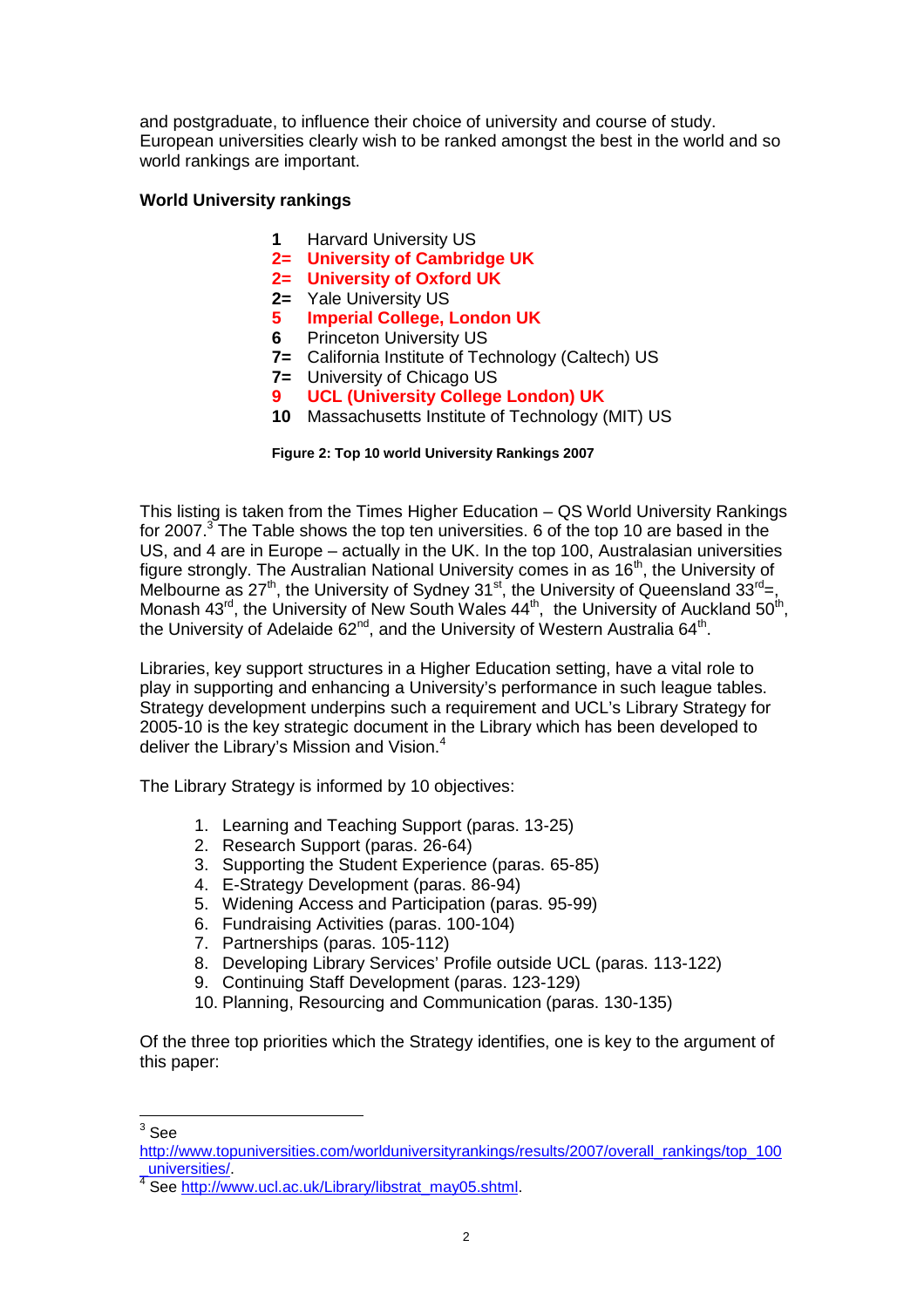$\triangleright$  Identification of an E-Strategy to underpin all the Library's e-developments, particularly in relation to E-Learning

In particular, the Library's E-Strategy was identified as key in the following areas:

- $\triangleright$  Teaching and Learning
- **E** Research
- $\triangleright$  Student experience
- $\triangleright$  Partnership working

What form does the Library's E-Strategy take and how does it underpin UCL's Mission?

# **UCL Library Services' E-Strategy**

At the start of the work on the Library's strategy, UCL Library Services had a traditional ICT-type strategy which emphasised the need for systems development and inter-operability.



**Figure 3: Interconnected digital services in UCL Library Services**

The diagram shows five elements which make up the varying levels of the ICT (Information and Communications Technology) architecture for UCL Library Services; these are listed on the left-hand side of the diagram in blue. The user interface, with optional gateway, is followed by the indexing and metadata layers, which themselves are supported by digital and paper content. The Library's electronic systems and silos of data are then mapped against these elements and levels of inter-operability identified. In one way, the diagram is already quite revolutionary because the Library's paper content sits at the bottom of the structure.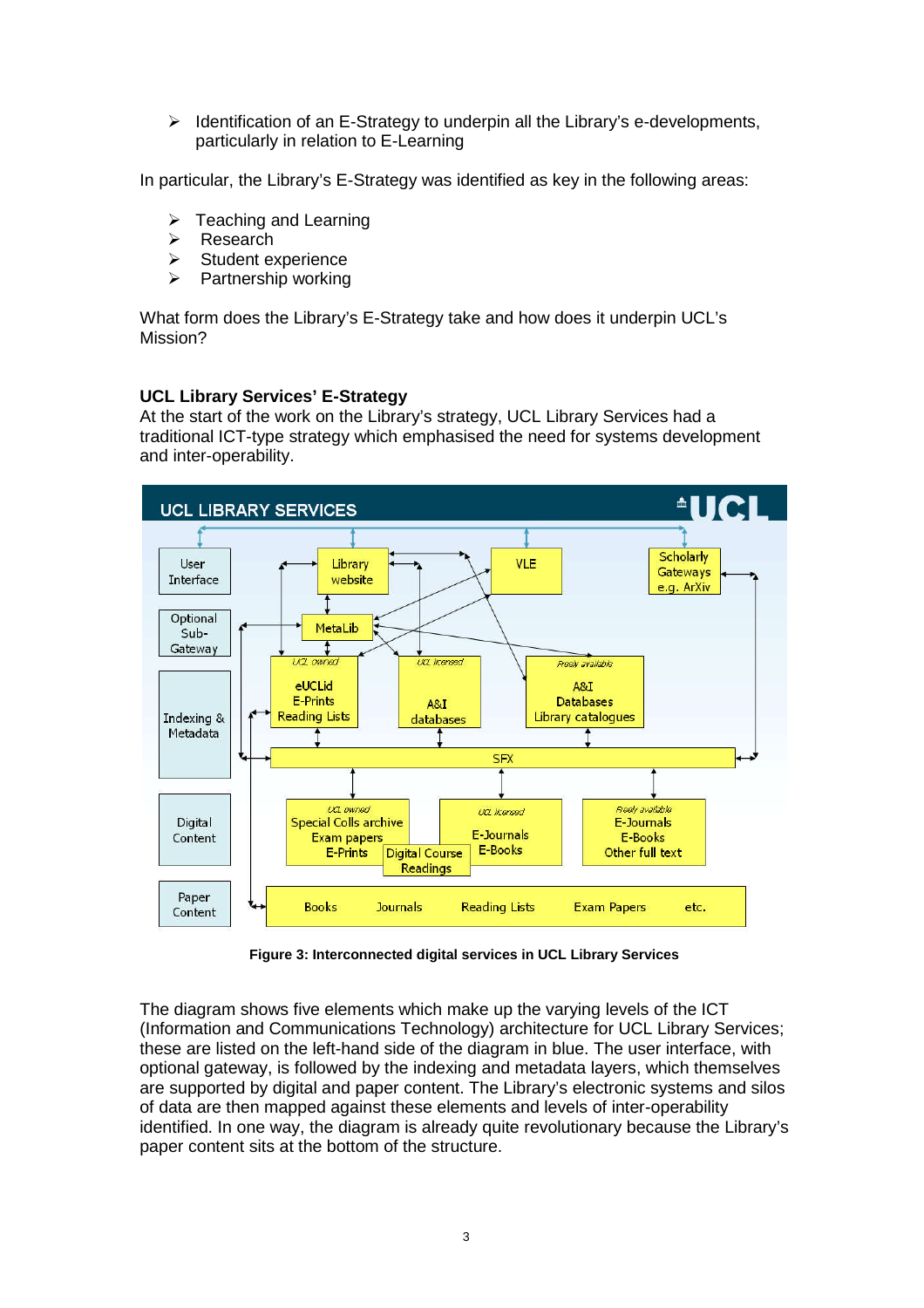During the course of the lifetime of the strategy, it became clear that the diagram needed to be revised. UCL's requirements do not fit all the modules which are available. Federated searching is not widely used by UCL academics and students. A comprehensive E-Learning platform is missing from the structure and, to support the raft of Benchmarks and identify Key Performance Indicators to measure the Library's success, library staff at all levels need to be able to generate management reports and information about given work practices. There are also new systems and services which the Library wants to introduce – for example a digital preservation and curation service. There needs to be join-up with the institution's campus-wide systems such as Student systems, Finance systems, and Human Resource systems. Also, the Library needs to take a view on how much of its information provision is made locally, and how much is derived from services which are available on the network. As a result of all these developments, the Library has begun to move to a different model for the articulation of its E-Strategy, a model which looks something like this.



**Figure 4: Emerging model for UCL Library Services' E-Strategy**

Here, it is the user who stands at the centre of the strategy, not the Library or the Library's systems. The user may want to do a number of different things. He/she may be a researcher wanting to look at primary data, or to work in collaboration with others. Here he/she will want to use the Virtual Research or Learning environments or the local web. He/she may be a student wanting to pay fees or fines, and so will need to interface with a number of separate institutional systems. He/she may be an undergraduate wishing to look at digital textbooks or core readings. They may also want to look more widely at UCL's paper and digital holdings. These will all be institutional holdings or activities, and as such are represented in the top half of the diagram.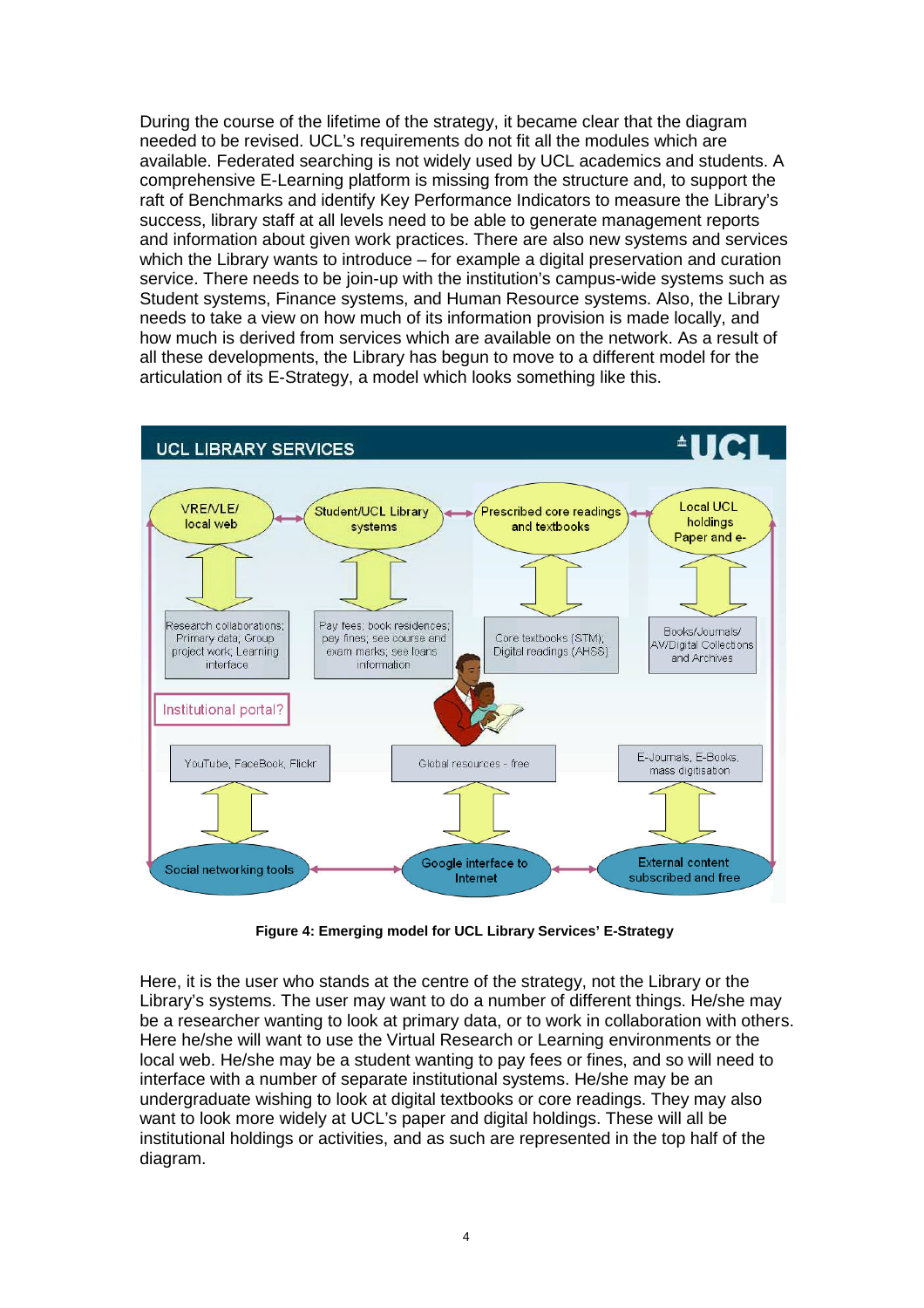However, our user will also want to use materials that are generally available on the network. He/she will want to use social networking tools like Facebook and Flickr. There is the host of free resources available on the Internet, which our user will probably discover via Google. There will also be external content, subscribed and free, which the user will want to use – e-journals, e-books and the output of mass digitisation programmes.

In UCL, we want to try and make all these resources and services accessible to the user via an integrated front-end and so we are looking at creating an institutional portal which will be the first port of call for our user who needs to access all these services and content 24 x 7 on- and off-campus. I am pleased to be able to report that it is the Library which is chairing and leading on the portal development, in term of steering the production of a proof-of-concept system.

There is a key strategic question which deserves further consideration. The British Museum Reading Room in Great Russell Street in London presents a traditional model for library services. The Library pulls the reader into library spaces and all reading and library activities take place in a traditional library building. However, in a networked environment, the Library is just one content provider amongst an immeasurable number of such providers. In this type of environment, the Library must go to the user and push information to where the user wants to be. In part, the Library already does this. In Science, Technology and Medicine, researchers in UCL rarely set foot in a traditional library building. Digital material is pushed to them electronically at their desktop. Should this happen for teaching and learning too? Should the Library push material out to where the student is (e.g. YouTube)? And will an institutional portal be helpful in providing a one-stop shop for our user to discover and locate both local and remote content through one front-end?<sup>5</sup>



**Figure 5: Information Behaviour of the Researcher of the Future**

There is one final interesting question which needs to be posed in terms of the future development of digital strategies. The CIBER Group in UCL have recently released a report entitled *Information Behaviour of the Researcher of the Future*. <sup>6</sup> The Report shows that all age groups, not just young people, share the traits of what is known as the 'Google Generation'. However, when looking specifically at young people, the Report made the following conclusions. Young people

- $\Box$  Rely heavily on search engines<br> $\Box$  View rather than read
- View rather than read

 $<sup>5</sup>$  I am grateful to Lorcan Dempsey who, on a visit to UCL on 11 April 2008, helped our</sup> Operational Planning Team consider this important question.<br><sup>6</sup> See http://www.bl.uk/pews/2008/preserelesse20080116.htm

See http://www.bl.uk/news/2008/pressrelease20080116.html. .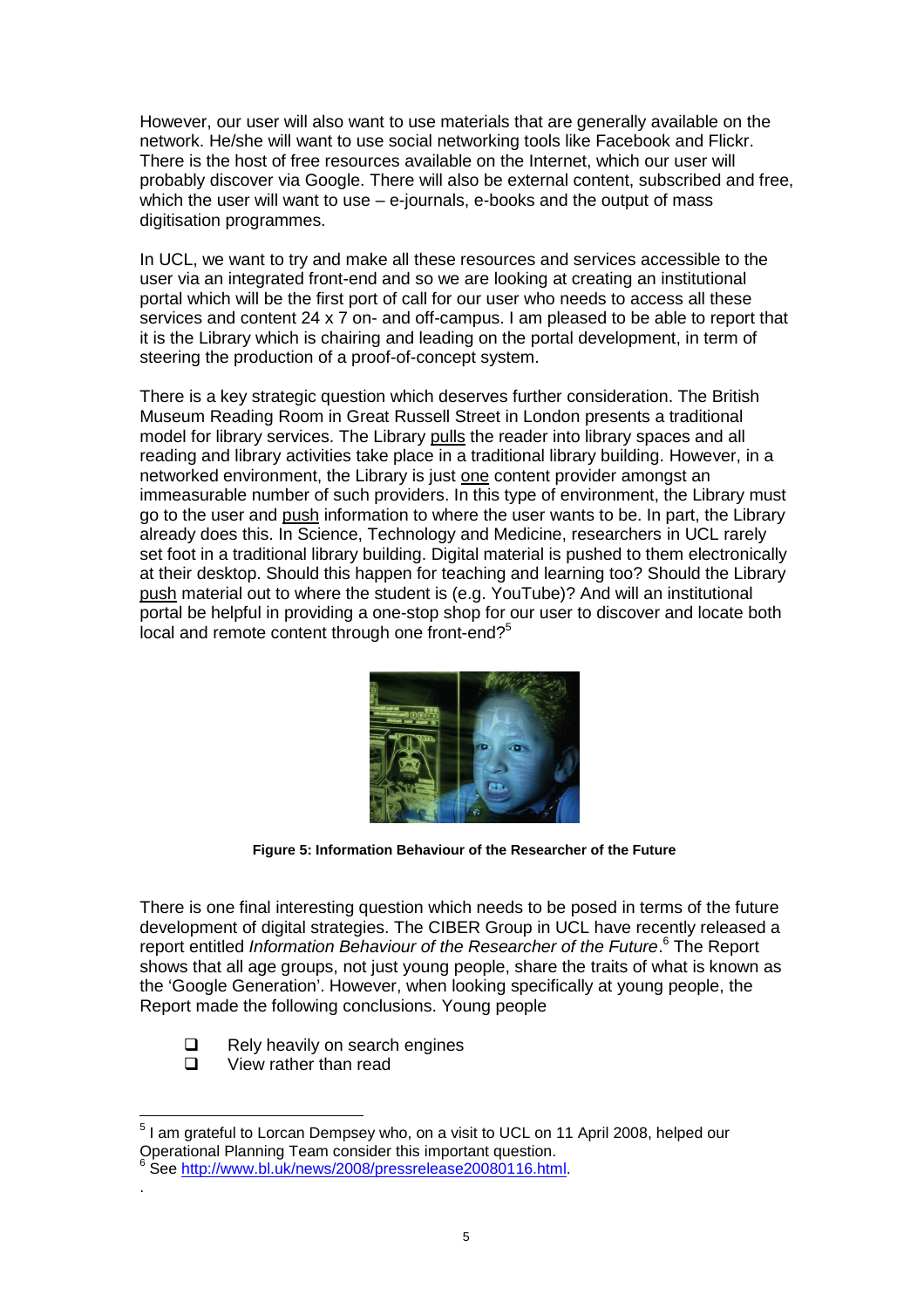$\square$  Do not possess the critical or analytical skills needed to assess the information they find on the web

This has serious implications if materials in any university are being viewed and not read, and the quality of the materials being studied is not understood. What is happening and what is the nature of the learning experience? There needs to be further work to answer these questions. In terms of Information Literacy and Fluency programmes. It may well be libraries have a role to play in terms of the programmes that they offer in this area.

# **E-Journals**

In one sense, there is not much to say about E-Journals. E-Journal delivery to the desktop is now standard. Our user, who appears in *Figure 4*, will have access to a very significant range of titles in digital form from research libraries. He or she will be able to access them on-campus – in the Library or in the lab – and off-site, In the UK, priorities seem to be switching to the purchase of complete publisher backfiles. It is often suggested that scientists do not read older material, but this is an exaggeration. Researchers in subjects such as mathematics, chemistry and earth science will commonly make user of older materials.

The move to electronic delivery has led to an interesting dilemma. What happens to the paper copy? Can paper copy of current titles simply be cancelled? Certainly in my own institution, researchers do not come into the Library to consult current titles. They are actively encouraged not to, as we prefer to push the material out to where they are. Digital preservation is far from being embedded in university libraries in Europe, and it is a risk to cancel current paper copies in this situation. There are some examples of sustainable digital preservation services. The E-Depot<sup>7</sup> in the Royal Library in The Hague, Netherlands, is a leading example of a national approach to digital curation. The E-Depot has undertaken to digitally curate commercial e-journals on behalf of Dutch libraries. There are also commercial solutions such as Portico,<sup>8</sup> where libraries can subscribe to the Portico digital preservation service which is offered to member libraries. Another attempt at digital preservation is the LOCKSS service,<sup>9</sup> where libraries enter into partnership to share the load of digital preservation using the LOCKSS software.

A particular challenge posed by the growth of e-journals is the prevalence of multiple back-runs of paper copies in university library stores. This is really looking like a nonsensical arrangement, when there are significant savings to be had by deduplicating back-runs of paper holdings on a regional or national basis. This is the thinking behind the UK Research Reserve, which is a project being funded in part by HEFCE (Higher Education Funding Council for England), to provide a copy of last resort, with an electronic document delivery option.<sup>10</sup> Arrangements for second and third copies around the UK are being overseen by SCONUL.<sup>11</sup> It seems likely that, in the UK at least, the de-duplication of paper holdings across the sector is a possible outcome.

<sup>&</sup>lt;sup>7</sup> See http://www.kb.nl/dnp/e-depot/e-depot-en.html and http://www.kb.nl/dnp/e-depot/e-depoten.html.<br><sup>8</sup> See ht

See http://www.portico.org/.

<sup>9</sup> For the UK implementation of LOCKSS, see

http://www.jisc.ac.uk/whatwedo/programmes/programme\_preservation/programme\_lockss.aspx. See http://www.curl.ac.uk/projects/CollaborativeStorage/Home.htm.

<sup>11</sup> See http://www.sconul.ac.uk.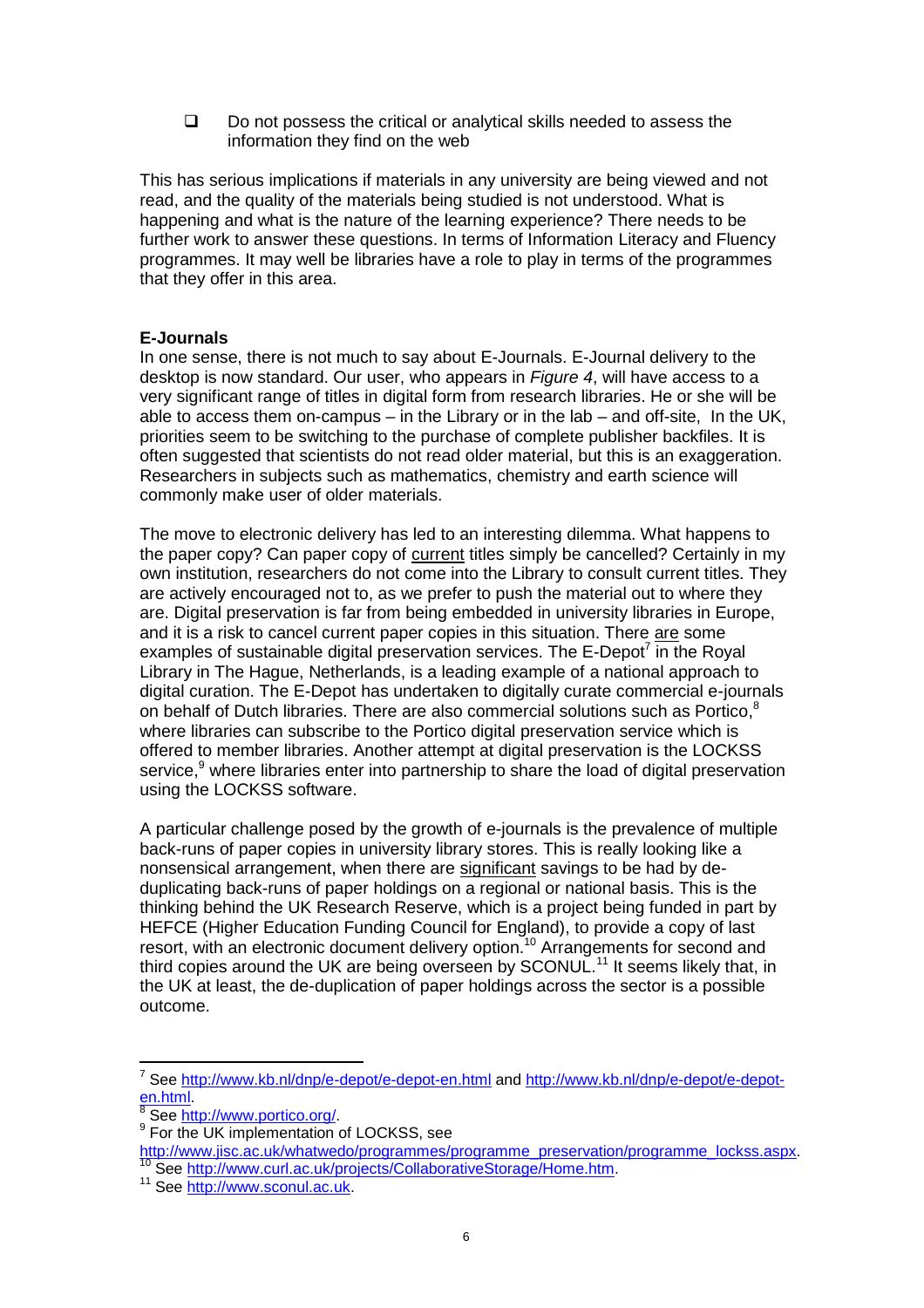# **E-Books**

E-Books are a different entity altogether. In an attempt to understand the challenge of E-Books, UCL's School of Library, Archive and Information Studies is working with UCL Library Services on the SuperBook project.<sup>12</sup>

> $\Box$  'With e-books available directly from anywhere on or off campus, and portable readers capable of holding more than 100 books, the traditional academic library will need to examine the way it manages and delivers book collections. It is the users who will drive the e-book story forward; and, unlike earlier formats, no one is watching the users of this new breed of 'super books'

The final Report of the SuperBook project will be available in the Summer of 2008, but I am very grateful to Dr Ian Rowlands of UCL SLAIS for a look at the interim findings, which he presented for me at an International Summer School for World Bank Librarians at King's College Cambridge in September 2007.

In a survey of users (n=759), the surveyors asked users what was the most popular form of content in terms of E-Books. The top three categories of content were:

- E-Textbooks (58.9%)
- Reference Books (52.4%)
- Research monographs (46%)

When looking at the age profile of E-Book users (n=1818), the survey found that there was a significance in the range of ages reported. Most users were aged 17-45.

A very significant finding was the value attributed to E-Books by users. This is



**Figure 6: Perceptions of the strengths and weaknesses of E-Books**

<sup>12</sup> See http://www.ucl.ac.uk/slais/research/ciber/superbook/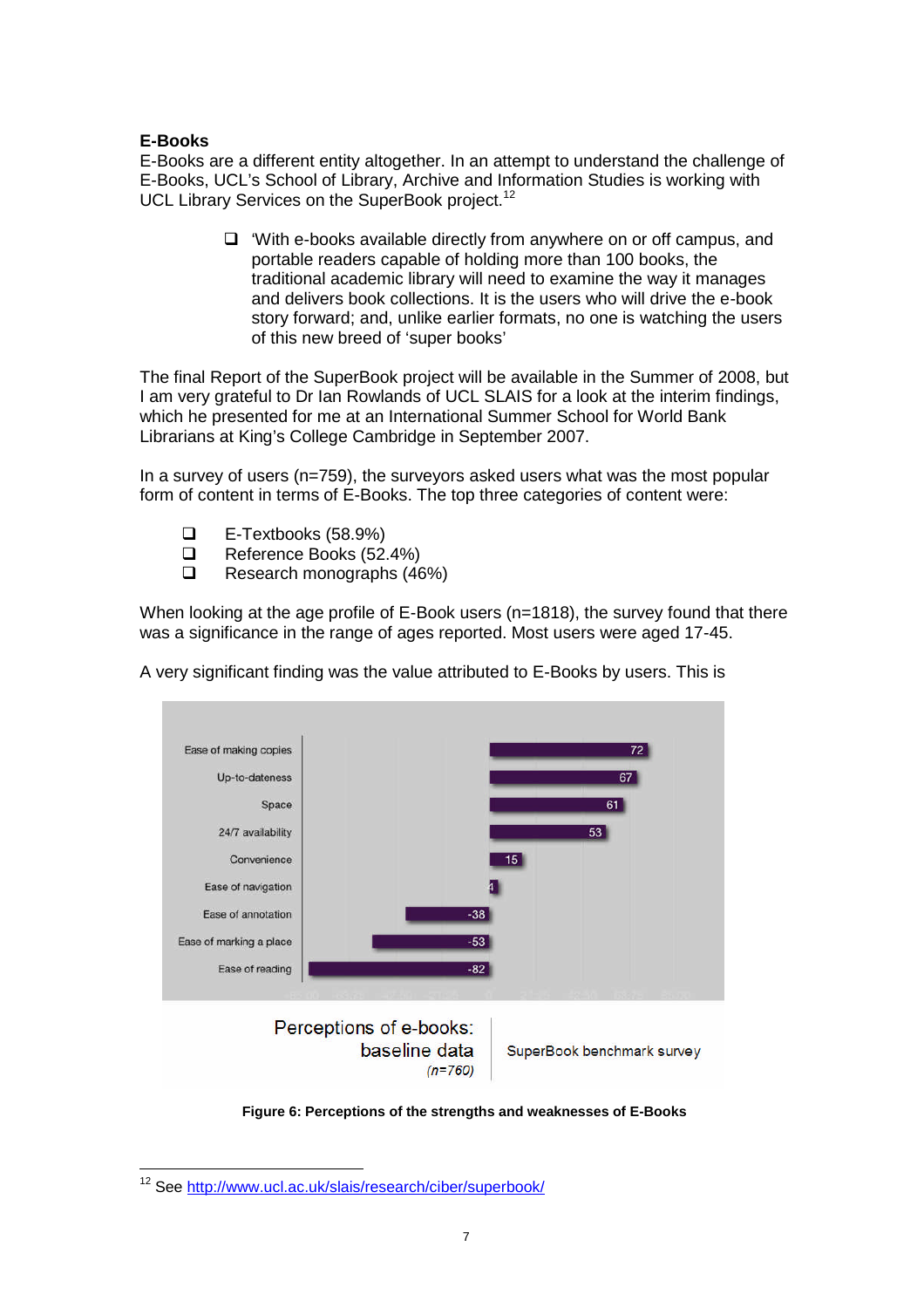recorded in *Figure 6* above. The columns to the right show levels of satisfaction with E-Books, while the columns to the left show levels of dissatisfaction. Interestingly, the most significant weakness is reported as ease of reading. If this is really the case, what is the future of mass digitisation projects such as Google Books? The findings of the SuperBook study seem to show that users do not want to read large amounts of text on a screen.

Using the technique of deep log analysis, the researchers tried to identify how users actually used the content they found. In this case, 52% of all pages viewed were pages which contained full text content. UCL Library Services also attempted to trace the routes by which users accessed content, using one of the commercial packages available in the study as a case study. The Library found that the single most important gateway for access to E-Books was actually the Library's catalogue, with 38% of users coming in this way; only 21% came in via Google.

E-Books are not yet embedded into library provision. There still remains a significant amount of work to be done to determine suitable Business models for e-Book purchase, when much of the monograph purchasing market is dedicated to sales to individuals. There are a host of technical issues. How is the mass of available content to be located and made available for discovery? Ideally, records should be deduplicated; and the results of a search should be FRBRized (for e- and paper copy) where different editions will be retrieved and presented to the user in one search. In terms of technical developments, whose role is it to do this – vendors, third parties, libraries? Metadata standards for E-Book description also need to mature. Users will want to have access, not necessarily to whole books, but to chapters and sections of materials. Standards need to be agreed to effect this type of use.

#### **Mass digitisation of content**

In Europe, there is a growing interest in the digital delivery of library-style content. This is manifesting itself in a growth in digitisation projects on a European scale. A new focus for this activity is Europeana, a portal for the digitised output from galleries, libraries, archives and museums (GLAM) plus film and sound content.<sup>13</sup> The aim of Europeana is to enable access to 2,000,000 digital objects by July 2009. The prototype of the Europeana portal will be launched by Viviane Reding, European Commissioner for Information Society and Media, in November 2008. Funding for this work is being provided as part of the eContent*plus* programme, <sup>14</sup> which is itself a deliverable of the EU's i2010 policy.<sup>15</sup>

Pan-European activity requires considerable co-ordination. In the libraries sector, this will be undertaken by CENL (Committee for European National Libraries) on behalf of the national libraries<sup>16</sup> and LIBER (Association of European Research Libraries).<sup>17</sup>

The architecture which this innovative partnership will use is based on portals. Europeana will be the public front-end through which the connected user, anywhere in Europe, will access the richness and diversity of the digitised holdings of Europe's libraries. Using the OAI-PMH protocol for metadata harvesting, the Europeana portal will be fed by metadata from two supporting portals – TEL (the European Library) for

<sup>16</sup> See http://www.nlib.ee/cenl/.

<sup>&</sup>lt;sup>13</sup> See http://www.europeana.eu.

<sup>14</sup> See http://ec.europa.eu/information\_society/activities/econtentplus/index\_en.htm.

<sup>15</sup> See http://ec.europa.eu/information\_society/activities/digital\_libraries/index\_en.htm.

<sup>&</sup>lt;sup>17</sup> See http://www.libereurope.eu.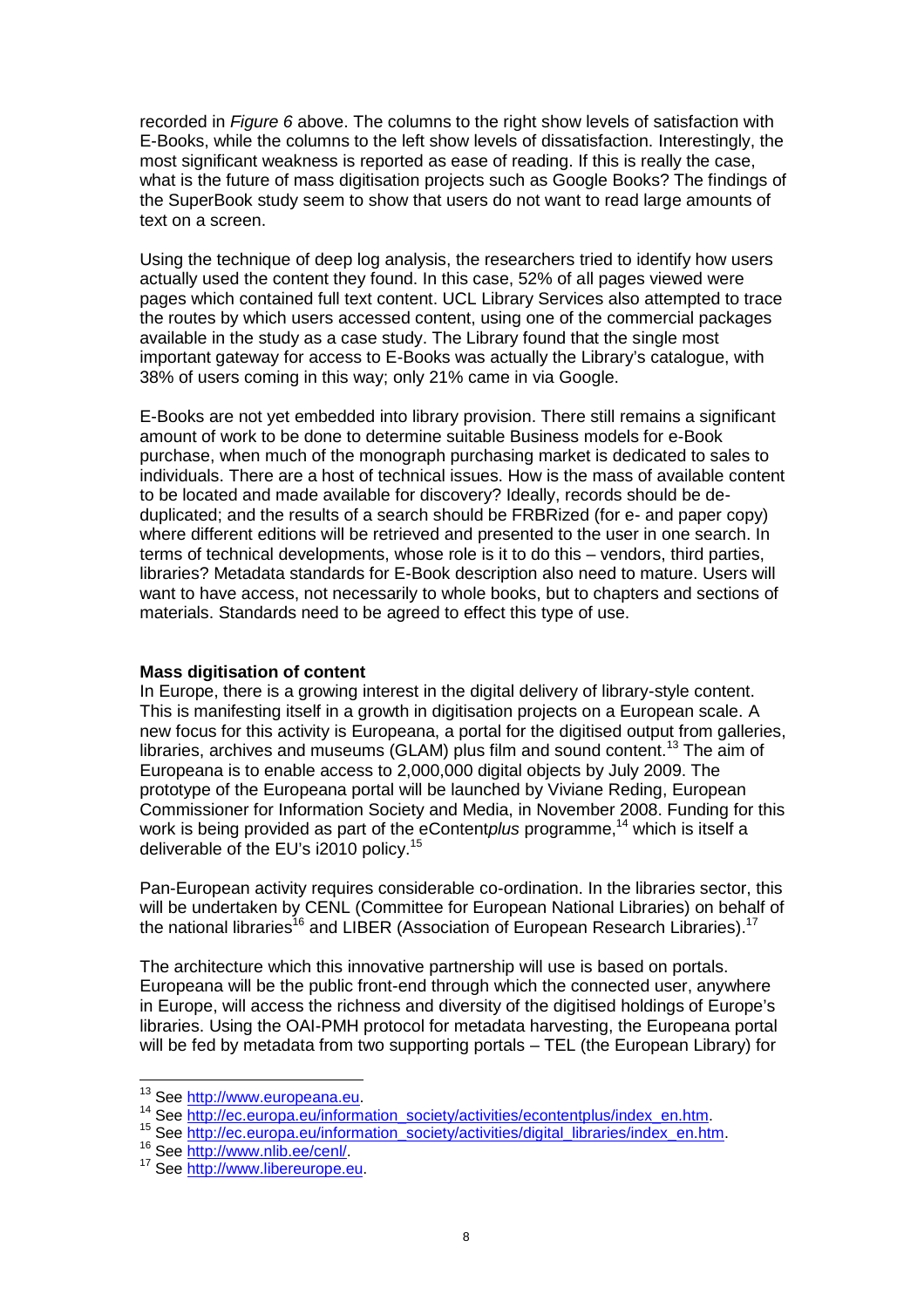national libraries and the LIBER portal (for Europe's research libraries). An overview of the architecture is given in *Figure 7* below.

At the centre of the vision for Europeana is the European citizen. EC-funded digitisation activity is not primarily aimed at the European researcher or student, although they will indeed benefit from the digitisation being undertaken. Rather, the aim of the work is to provide content which gives substance to the emerging identity of the European citizen. The EU is offering 50% funding for this work under the eContent*plus* call, which itself represents the first time that the EU has systematically offered money for the digitisation of content.



**Figure 7: High level architecture for library input into Europeana for local digitisation of content**

The collaboration, if it is successful, would represent the first such pan-European partnership between Europe's national and research libraries. It is an important model, not just for Europeana, but for future collaborations across the library sector in Europe. Should the project be successfully funded, the material which is made available via Europeana will help define the concept of European citizenship and identity. It is an exciting vision, and libraries are playing a part in making this a reality.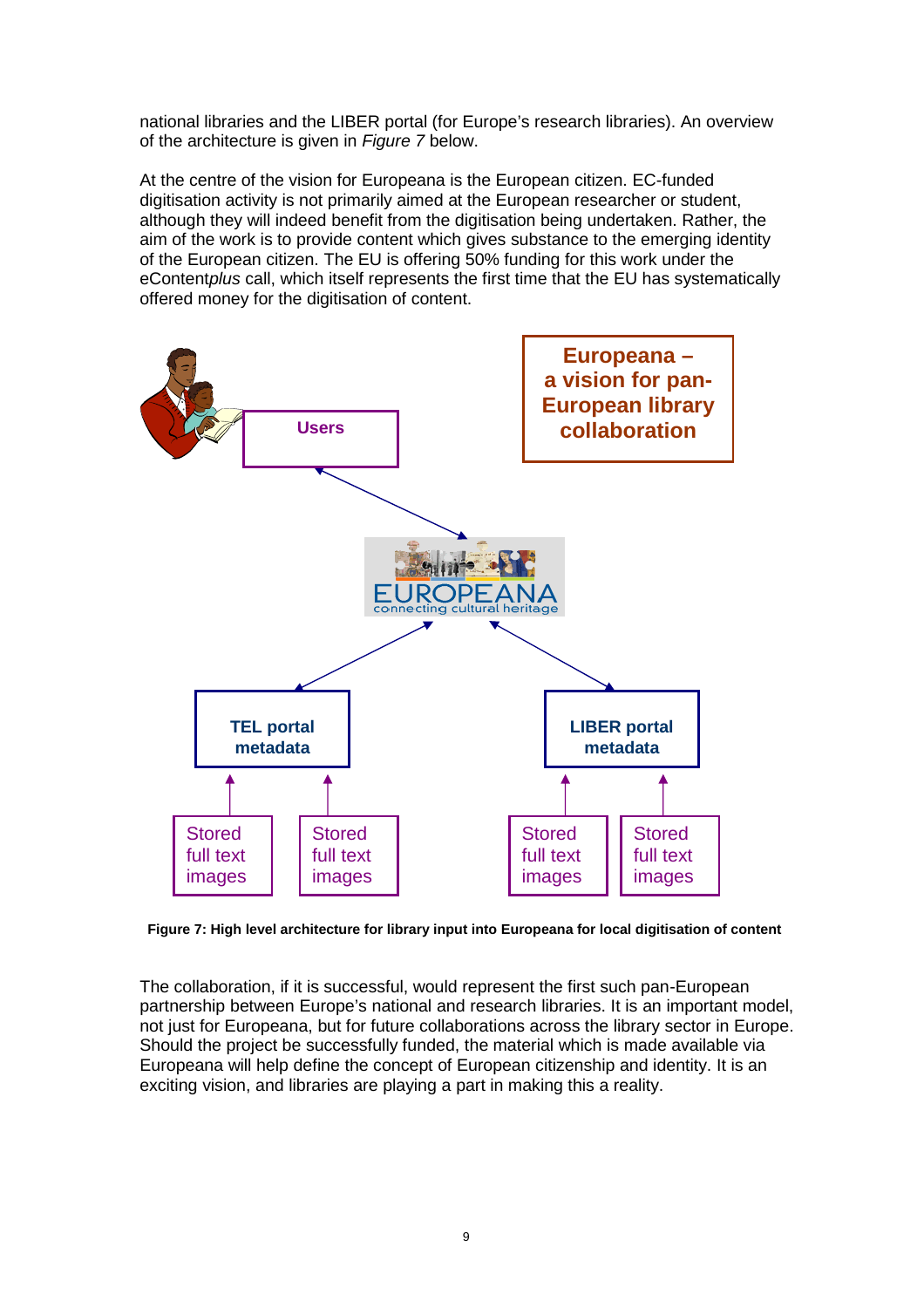# **Digitisation Frameworks**



As well as collaborations with Europeana, LIBER is undertaking a second line of activity via its Access Division. In October 2007, LIBER and EBLIDA held a pan-European Digitisation Workshop in Copenhagen to survey the European digitisation landscape. 95 attenders from 23 European countries formulated 25 recommendations,<sup>18</sup> which LIBER and EBLIDA have been asked to discuss with the Office for the EU Commissioner for Information Society and Media. The recommendations are aimed at furthering the concept of a European framework for digitisation activity.<sup>19</sup> The issues which the Digitisation Workshop identified can be classified as:

- $\Box$  Vision for European digitisation activity  $\Box$  the need for joined up thinking
- □ Content
	- $\Box$  the need for European selection criteria
- Resource discovery
	- $\Box$  the need for portal development
- □ Copyright and IPR
	- $\Box$  particularly around licensing and orphan works
- $\Box$  Standards and policies
	- $\Box$  the need for registries of identifiers and metadata standards
- **Q** Business Models
	- $\Box$  pricing and costing models; need for further EU funding
- Digital Preservation
	- $\Box$  definition of role and responsibilities

There is a need, across Europe, for a roadmap to guide European digitisation activity. Currently, individual countries and libraries digitise resources at will, and there is little (if any) co-ordination over the selection of content. This leads to duplication of activity and potential waste of resources around the sector. If Europeana is to become a focus for European digitisation activity, then it needs to construct a framework for future joined-up work. Central to this work is the use of selection criteria to guide the selection of materials for digitisation. Such matrixes do exist. The present author, for example, constructed such a matrix in the late  $1990s$ ,  $20$  but the use of such decisionmaking tools to guide activity is not yet widespread.

Digital preservation is a key requirement to support the long-term digital curation of digital assets. It is irresponsible to create digital resources and not to preserve them digitally for the long-term. Digital preservation is a building block of the new digital environment. In Europe, at least, there needs to be greater clarity over roles and responsibilities. There are indeed EU-funded projects such as  $PLANETS<sup>21</sup>$  which are investigating the technical requirements of this activity, but there is a need in Europe

<sup>18</sup> See http://www.libereurope.eu/node/142.

<sup>19</sup> See http://www.libereurope.eu/node/284.

<sup>20</sup> See http://eprints.ucl.ac.uk/492/.

<sup>21</sup> See http://www.planets-project.eu/.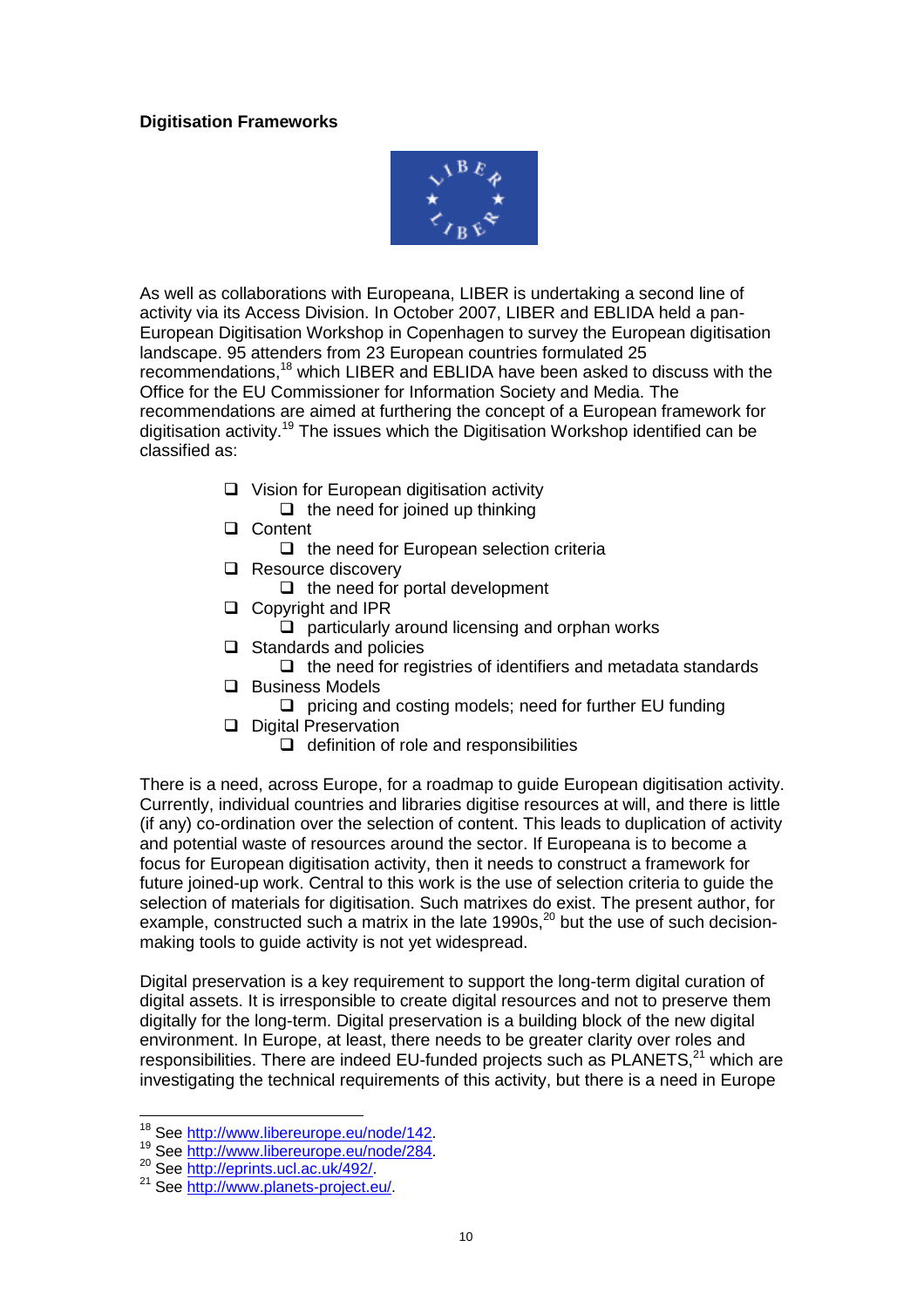for a definition of digital preservation frameworks for undertaking digital preservation as a service. Developments such as the E-Depot at the Koninklijke Bibliotheek in The Hague<sup>22</sup> are pioneering in terms of offering the Dutch Higher Education system a national service for digital preservation. LIBER has established a Memorandum of Understanding with the E-Depot.<sup>23</sup> The two bodies are working in collaboration, but the actual digital preservation of digitised materials from European libraries does not currently form part of that collaboration.

# **Open Access**

Open Access is a well-established movement in Europe. There are a number of wellfounded national repository developments. SHERPA in the UK is the leading British example<sup>24</sup> of collaborative Open Access work. There are strong regional examples too such as the SHERPA-LEAP consortium<sup>25</sup> in the federal University of London, led by UCL. Here 13 institutions work together, funded in part with generous funding from the Vice-Chancellor's Development Fund, and gain from mutual support and a sharing of ideas in terms of repository development. There are also pan-European repository developments: the EU-funded DRIVER project, which currently has 13 partners<sup>26</sup> is attempting to construct a pan-European Open Access repository infrastructure including a portal, which will provide a one-stop search service for Europe's Open Access repositories.



The European Universities Association (EUA) has recently issued an important set of recommendations in the area of Open Access. The EUA endorsed Open Access on 26 March 2008.<sup>27</sup> The recommendations, which are contained in the EUA's endorsement, are aimed at a number of stakeholders.

*Recommendations for University Leadership*

- $\Box$  The basic approach for achieving this [Open Access] should be the creation of an institutional repository or participation in a shared repository
- $\Box$  University institutional policies should require that their researchers deposit (self archive) their scientific publications in their institutional repository upon acceptance for publication
- $\Box$  University policies should include copyright in institutional intellectual property rights (IPR) management
- $\Box$  University institutional policies should explore also how resources could be found and made available to researchers for author fees to support the emerging "author pays model" of open access

 $22$  See references in footnote 7 above.

<sup>&</sup>lt;sup>23</sup> See http://www.libereurope.eu/node/151.

<sup>24</sup> See http://www.sherpa.ac.uk/

<sup>25</sup> See http://www.sherpa-leap.ac.uk/.

<sup>26</sup> See http://www.driver-repository.eu.

<sup>&</sup>lt;sup>27</sup> See http://www.eua.be/index.php?id=354.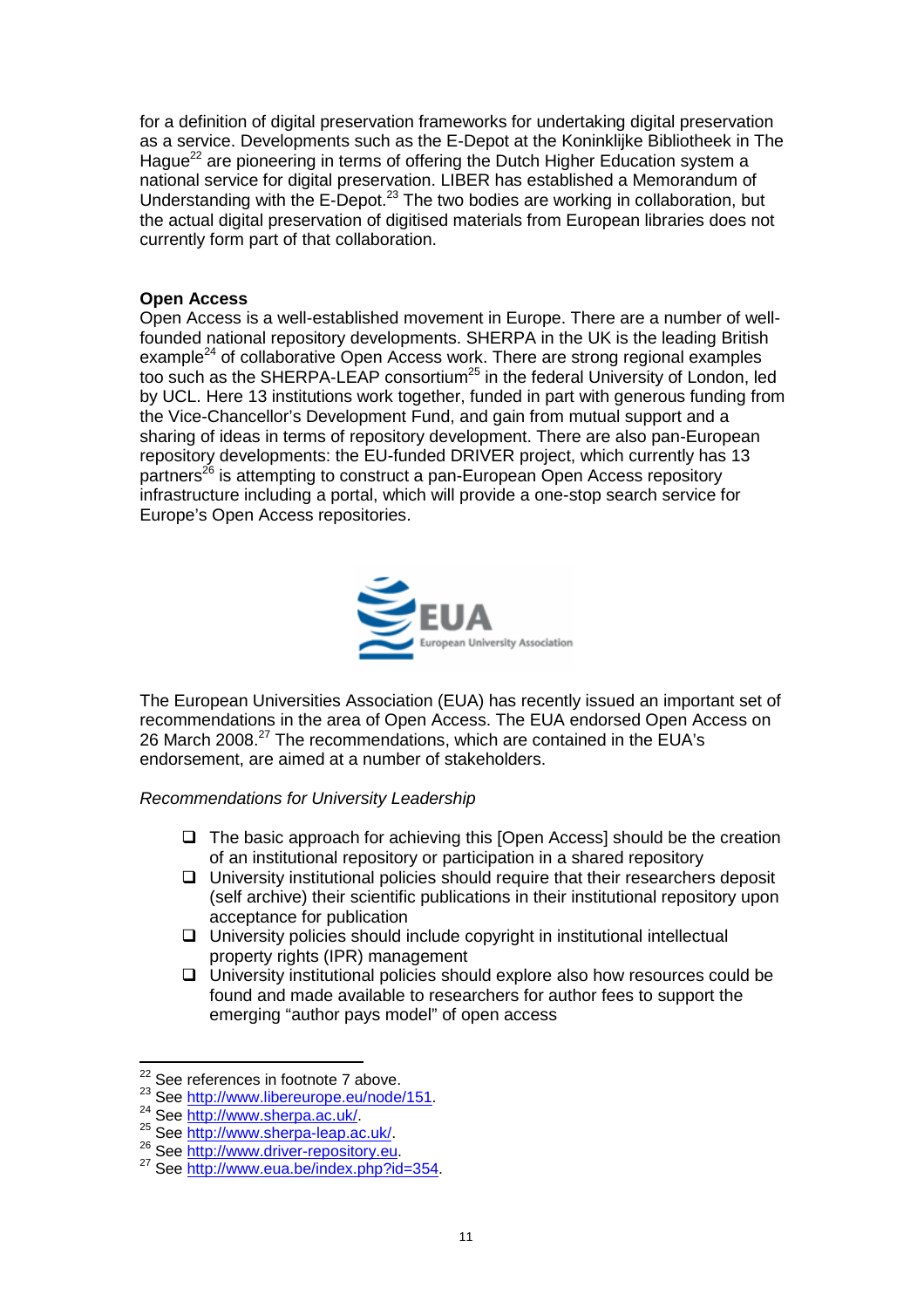#### *Recommendations for National Rectors' Conferences*

- All National Rectors' Conferences should work with national research funding agencies and governments in their countries to implement the requirement for self archiving of research publications in institutional repositories and other appropriate open access repositories
- □ National Rectors' Conferences should attach high priority to raising the awareness of university leadership to the importance of open access policies in terms of enhanced visibility, access and impact of their research results

## *Recommendations for the European University Association*

 $\Box$  EUA should continue to contribute actively to the policy dialogue on Open Access at the European levels with a view to a self archiving mandate for all research results arising from EU research programme/project funding

These are seminal recommendations for European Higher Education, because they stem from a body which is itself representative of European Higher Education institutions. The guidance is simply advisory and there is no compulsion for individual universities to issue a mandate for their academics to deposit their academic outputs in an Open Access repository. The statement does, however, create a framework which can be adopted at an institutional level. The EUA also made a recommendation to itself – to encourage dialogue within Europe so that all EU-funded research can be made available in Open Access. It is a bold vision, and one which is now supported by a major body of European Vice-Chancellors.

# **Individual pan-European Open Access repository projects**

There is a small, but growing, number of pan-European Open Access repository projects. NEEO is an EU-funded project comprising many of the economics researchintensive universities in Europe.<sup>28</sup> The objective of NEEO is to populate its members' institutional repositories with economics research and working papers from academics in the member institutions. Through the harvesting of metadata via OAI-PMH, NEEO is able to present the results for discovery through a central portal.



DART-Europe is a pan-European collaboration devoted to the collection and dissemination of electronic research theses.<sup>29</sup> The architecture is divided into three layers, or platforms, and is illustrated in *Figure 8*. At the institutional level, individual universities or, preferably, national e-theses consortia load the full text of their research dissertations into their institutional repositories. Where there is a national consortium, the most common approach would be for that consortium to harvest the metadata from local national repositories into a national portal. DART-Europe then harvests from each of these platforms into the European, or DART-Europe portal. It is via this portal that the researcher will locate and retrieve content.

<sup>&</sup>lt;sup>28</sup> See http://www.nereus4economics.info/neeo.html

<sup>&</sup>lt;sup>29</sup> See http://www.dart-europe.eu.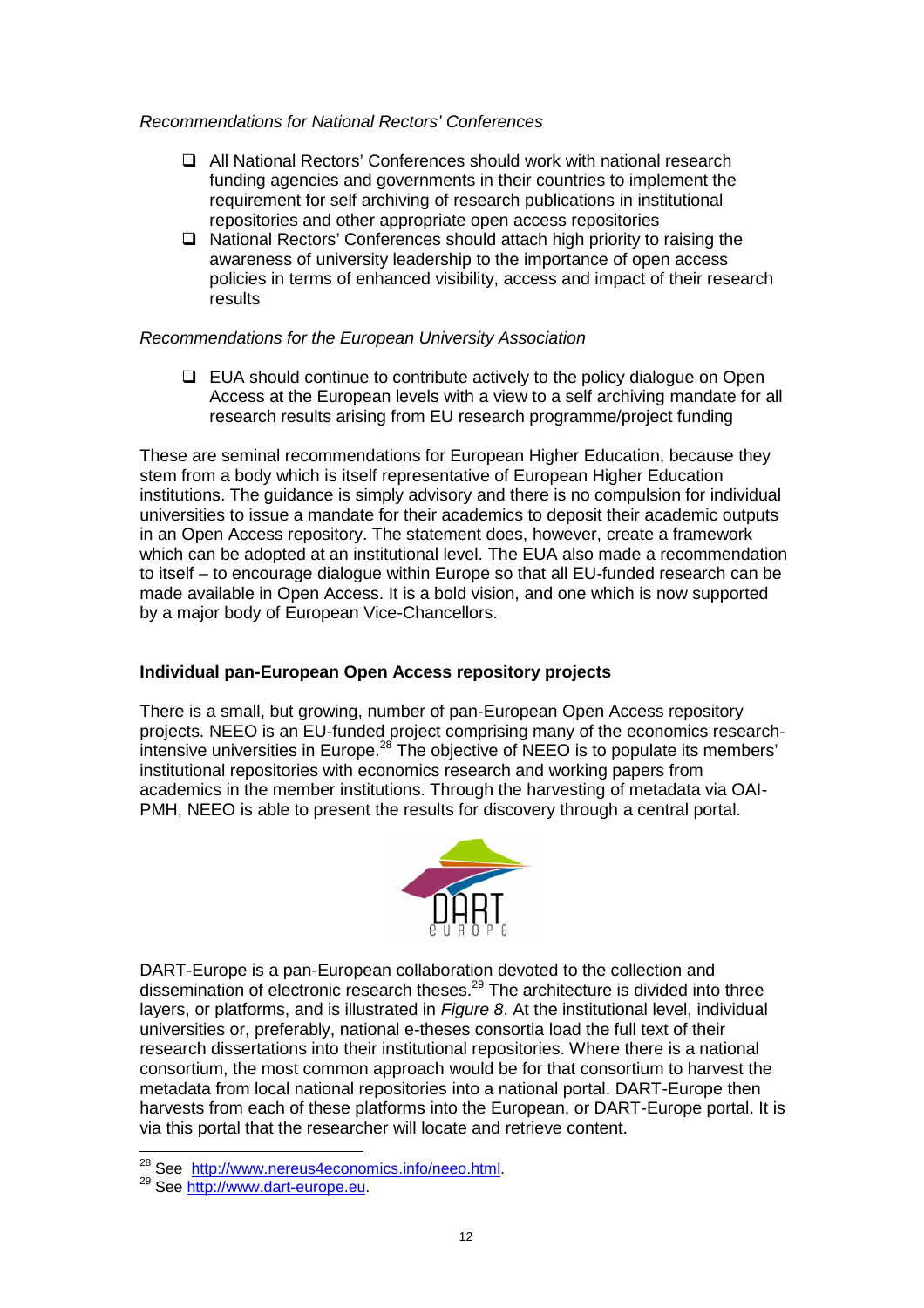At the time of writing, the DART-Europe portal (DEEP) has 34 partners from all over Europe and provides access, via harvested metadata, to 88,699 research theses. The partnership is as follows:

#### o *The partnership now*

- $\Box$  Selected universities from the UK, Ireland, Switzerland and Hungary
- □ National/regional consortia from the Nordic Countries, Catalonia, Frenchspeaking Belgian universities, Germany
	- o *Coming soon*
- □ Switzerland, France, regional consortium from Italy
- DRIVER partners and countries, including the Netherlands, Flemishspeaking Belgian universities
- □ Austria



**Figure 8: the DART-Europe architecture for e-thesis discovery**

Why do research theses matter? *Figure 9* shows why as it records the top 10 downloads from UCL's Open Access E-Prints repository for a sample month. The numbers on the left-hand side indicate the ranking of a particular download.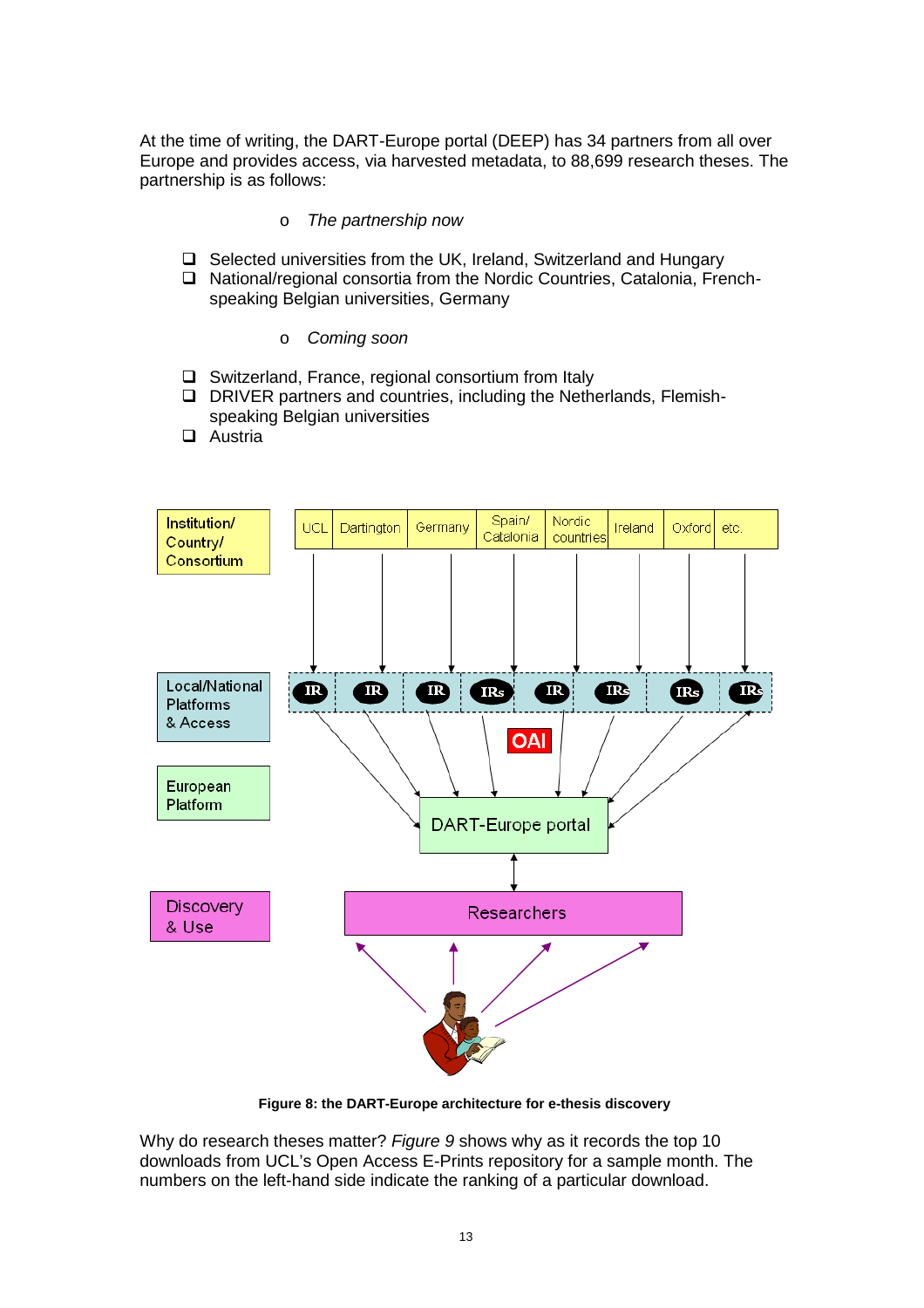Bibliographic details are shown in the central column and the number of downloads is given in the right-hand column.

Items 5, 7 and 8 are all Ph.D theses and they received monthly download figures of 131, 126 and 124 downloads respectively. These figures show that the electronic version of some research theses receive large numbers of consultations. The figures are far larger than the figures for consultations of the paper equivalents, which are also bibliographically hard to track down. Electronic access gives research theses great visibility. This is good for research and good for the young student, who requires visibility at the start of their career. There are also implications for the commercial publication of research theses. A good print run for a Ph.D. thesis would be 400 copies. Repository downloads are already showing many electronic consultations. Could it be that commercial publication of research theses will be replaced by dissemination via Open Access repositories?

|                  | Cairns, S. and Sloman, L. and Newson, C. and Anable, J. and Kirkbride, A. and Goodwin, P.<br>(2004) <i>Smarter choices - changing the way we travel</i> . Research report. Department for<br>Transport, London, UK. | 554 |
|------------------|---------------------------------------------------------------------------------------------------------------------------------------------------------------------------------------------------------------------|-----|
|                  | Washer, P. and Joffe, H. (2006) <i><u>The hospital 'superbug': social representations of MRSA. S</u></i> ocial<br>Science and Medicine, 63 (8). pp. 2141-2152. ISSN 02779536                                        | 176 |
|                  | Adell, German (1999) <u>Theories and models of the peri-urban interface: a changing conceptual</u><br>landscape. Literature review. Development Planning Unit, UCL, London, UK.                                     | 174 |
| 14               | Conroy Dalton, R. (2001) <u>Spatial navigation in immersive virtual environments</u> . Thesis<br>(Doctoral.PhD), UCL (University College London).                                                                   | 157 |
| 5                | Kalra, D. (2002) <i>Clinical foundations and information architecture for the implementation of a</i><br>federated health record service. Thesis (Doctoral.PhD), UCL (University College London).                   | 131 |
| ĥ                | Vaughan, L. and Penn, A. (2006) <u>J<i>ewish immigrant settlement patterns in Manchester and Leeds</i></u><br>1881. Urban Studies, 43 (3). pp. 653-671. ISSN 00420980.                                              | 128 |
|                  | Miller, William L. (1995) <u>The picture and the letter: male and female creativity in James Joyce's</u><br><b>Finnegans Wake</b> . Thesis (Doctoral.PhD), University of New South Wales.                           | 126 |
| R                | Thomson, Catherine Claire (2003) <u>Danmarkshistorier: National Imagination and Novel in Late</u><br><b>Twentieth-Century Denmark</b> . Thesis (Doctoral.PhD), University of Edinburgh.                             | 124 |
| q                | Cassar, M. (2005) <i>Climate change and the historic environment</i> . Centre for Sustainable Heritage,<br>University College London, London, UK. ISBN 0954483065                                                   | 103 |
| 10 <sup>10</sup> | Vaughan, L. and Clark, D.C. and Sahbaz, O. and Haklay, M. (2005) <u>Space and exclusion: does</u><br><u>wrban morphology play a part in social deprivation?</u> Area, 37 (4). pp. 402-412. ISSN 00040894            | 98  |

**Figure 9: Top 10 downloads from UCL's E-Print repository, January 2007**

# **Digital Curation**

# **LIFE**

LIBER is pursuing an important European project concerned with identifying the costs of long-term digital preservation.



The LIFE project, **L**ifecycle **I**nformation **F**or **E**-literature, is a JISC-funded collaboration between LIBER's Access and Preservation Divisions. It represents the first such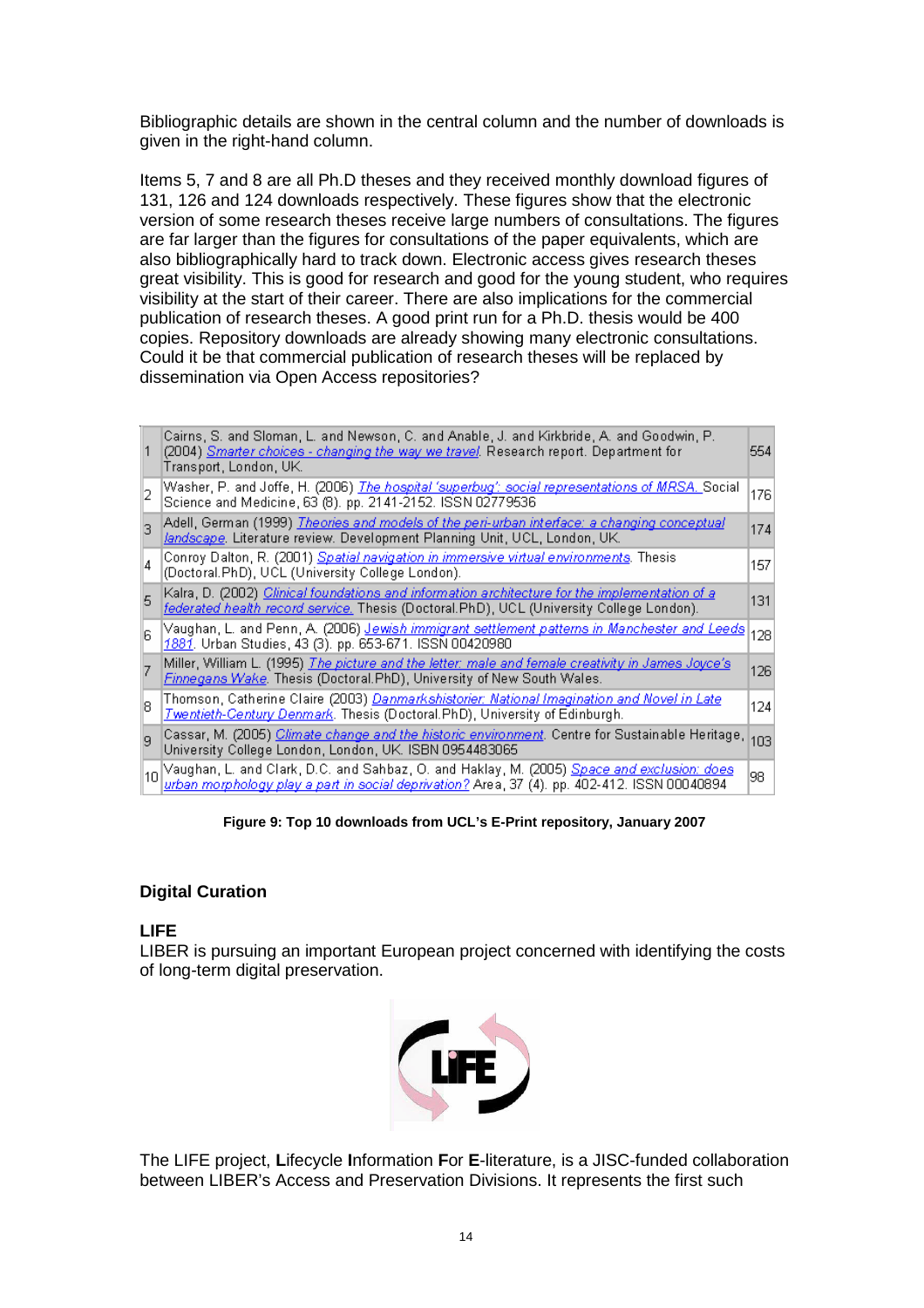attempt that LIBER has made to gain project funding to explore development issues on behalf of the library sector in Europe.

Digital preservation is an important issue for research and national libraries, which comprise the LIBER membership. In an analogue environment, it is these libraries which are responsible for the preservation of materials which are used by the researcher. The same should be true in a digital environment, if only because few other stakeholders will undertake such preservation activity.

One of the issues which libraries have to face is that of the actual cost of digital preservation. It is this issue which the LIFE project is addressing.

LIFE is a collaboration between the British Library and UCL Library Services. Two phases of activity have currently been funded. The first has reported, and the outcomes of that work are summarised here and described much more fully in the extensive project documentation which is available from the LIFE website and in the UCL E-Prints repository.<sup>30</sup> Phase 2 of the project will report in the summer of 2008 and Phase 3 remains to be funded.

LIFE has taken as its starting point the need to analyse the existence of a digital object for the whole of its lifecycle from birth to death or for its permanent existence. The lifecycle can be represented in a formula and LIFE's lifecycle formula appears below as *Figure 10*.



 $L$  is the complete lifecycle cost over time 0 to  $T$ . Other categories are

- $Aq =$  Acquisition,
- $I = Ingest,$
- $M = Metadata$ .
- $Ac = Access$ ,
- $S =$ Storage,
- $P =$  Preservation

#### **Figure 10: Lifecycle Formula from LIFE**

Here the lifecycle of a digital object is broken down into six stages and these are represented as separate elements in the formula as listed above. The lifecycle of a digital object can be said to comprise six elements: Acquisition of the object, Ingest into a storage/preservation system, Metadata creation, provision of Access to that object, Storage of the object and Preservation of the object.

<sup>&</sup>lt;sup>30</sup> See http://www.life.ac.uk; also http://eprints.ucl.ac.uk/1855/ and http://eprints.ucl.ac.uk/1854/.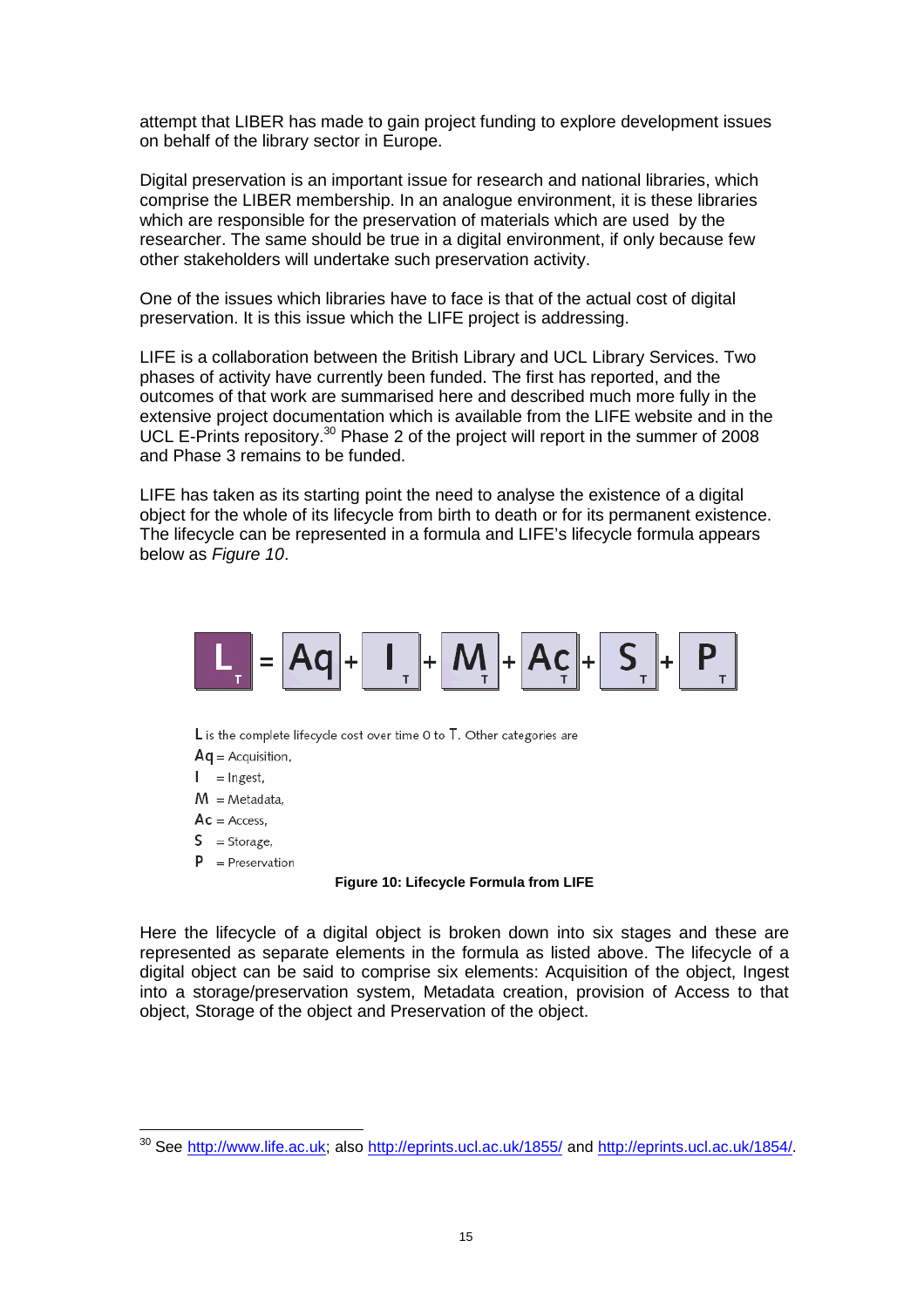| Lifecycle<br><b>Element</b> | <b>Acquisition</b>               | Ingest                       | <b>Metadata</b>               | <b>Access</b>                 | <b>Storage</b>                      | <b>Preservation</b>                      |
|-----------------------------|----------------------------------|------------------------------|-------------------------------|-------------------------------|-------------------------------------|------------------------------------------|
| Element 1                   | Selection<br>(Aq1)               | Quality<br>Assurance<br>(11) | Characteri-<br>sation<br>(M1) | Reference<br>Linking<br>(Ac1) | Bit-stream<br>Storage<br>Costs (S1) | Technology<br>Watch<br>(P1)              |
| Element 2                   | <b>IPR</b><br>(Aq2)              | Deposit<br>(12)              | Descriptive<br>(M2)           | User<br>Support<br>(Ac2)      |                                     | Preservation<br><b>Tool Cost</b><br>(P2) |
| Element 3                   | Licensing<br>(Aq3)               | Holdings<br>Update<br>(13)   | Administrative<br>(M3)        | Access<br>Mechanism<br>(Ac3)  |                                     | Preservation<br>Metadata<br>(P3)         |
| Element 4                   | Ordering &<br>Invoicing<br>(Aq4) |                              |                               |                               |                                     | Preservation<br>Action<br>(P4)           |
| Element 5                   | Obtaining<br>(Aq5)               |                              |                               |                               |                                     | Quality<br>Assurance<br>(P5)             |
| Element 6                   | Check-in<br>(Aq6)                |                              |                               |                               |                                     |                                          |
|                             |                                  |                              |                               |                               |                                     |                                          |

**Figure 11: Detailed breakdown of each element within the lifecycle formula**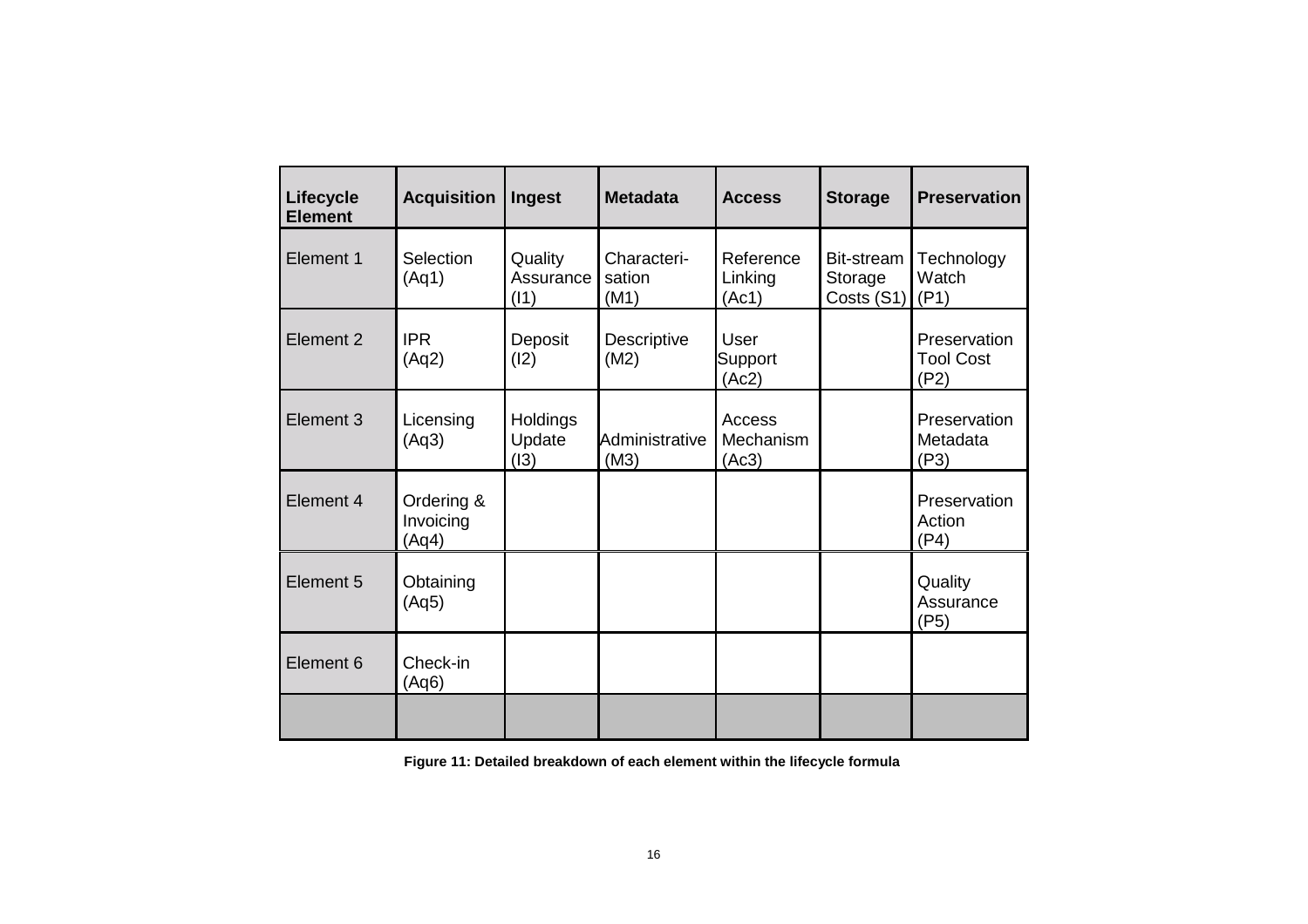Having identified these basic elements, the LIFE team went further and broke down each of these elements into sub-elements, to show the individual activities which support each element. This analysis is given in *Figure 11*. Not all elements have the same number of sub-elements. Storage has only one sub-element, that of bit-stream storage costs, whereas acquisition has six sub-elements. The identification of the sub-elements is important because it is these activities, using activity-based costing methods, which determine the costs of the whole lifecycle of a digital object, of which digital preservation is part.

To determine the costs of each of these sub-elements or activities, the LIFE team looked at the costs associated with each activity – largely hardware/software costs and staff costs pro rata (looking at the amount of time each member of staff, at their respective grade, spent on that activity). To help assess staff costs, each staff member involved in the LIFE case studies kept a diary where he/she allocated the number of hours and minutes they spent on each activity. Using their salary costs, activity-based costings could be produced; fuller details are given in the LIFE project Report.<sup>31</sup>

The LIFE team used three case studies as exemplars to test the LIFE lifecycle formula and approach: electronic journals acquired by UCL, the Web Archiving project run by the British Library and the British Library's VDEP (Voluntary Deposit of Electronic Publications). The results of the case study for Web Archiving are given below in *Figure 12*.

| Category | Percentage<br>of overall<br>cost (10<br>year<br>average) | Average<br>cost per<br>instance<br>archived | Average<br>cost per<br>new title | Cost per<br>title after<br>1 year | Cost per<br>title after<br>5 years | Cost per<br>title after<br>10 years | Cost per<br>title after<br>20 years |
|----------|----------------------------------------------------------|---------------------------------------------|----------------------------------|-----------------------------------|------------------------------------|-------------------------------------|-------------------------------------|
| Aq       | 14%                                                      | £17                                         | £16                              | £108                              | £475                               | £934                                | £1,852                              |
|          | 16%                                                      | £21                                         | £0                               | £111                              | £557                               | £1,114                              | £2,229                              |
| M        | 0%                                                       | £0                                          | £4                               | £4                                | £4                                 | £4                                  | £4                                  |
| Ac       | 0%                                                       | £1                                          | £1                               | £4                                | £15                                | £30                                 | £57                                 |
| S        | 8%                                                       | £10                                         | £0                               | £54                               | £270                               | £539                                | £1,078                              |
| P        | 62%                                                      | £81                                         | £0                               | £426                              | £2,127                             | £4,255                              | £8,509                              |
| Total    | 100%                                                     | £130                                        | £21                              | £707                              | £3,449                             | £6,876                              | £13,731                             |

The per title costs for 1, 5, 10 and 20 years are based on the average cost per title, combined with the cost of gathering a number of instances of that title. On average the Web Archiving team aims to gather just over 5 instances of each title per year. In reality titles are gathered at different frequencies depending on the nature of the title in question. These figures do not include numbers for web sites which close or remain unchanged.

#### **Figure 12: Results of the Web Archiving case study from LIFE Phase 1**

Here, the elements of the lifecycle formula are given in column 1 of the left-hand side of *Figure 12*. The associated costs for each element are given in the succeeding columns, including costs for the lifecycle for 1, 5, 10 and 20 years. So, over 20 years, the lifecycle cost for each archived website amounted to £13,731, of which 62% of the costs can be attributed to preservation. Using the lifecycle costing formula, it is now

<sup>&</sup>lt;sup>31</sup> See references in footnote 30.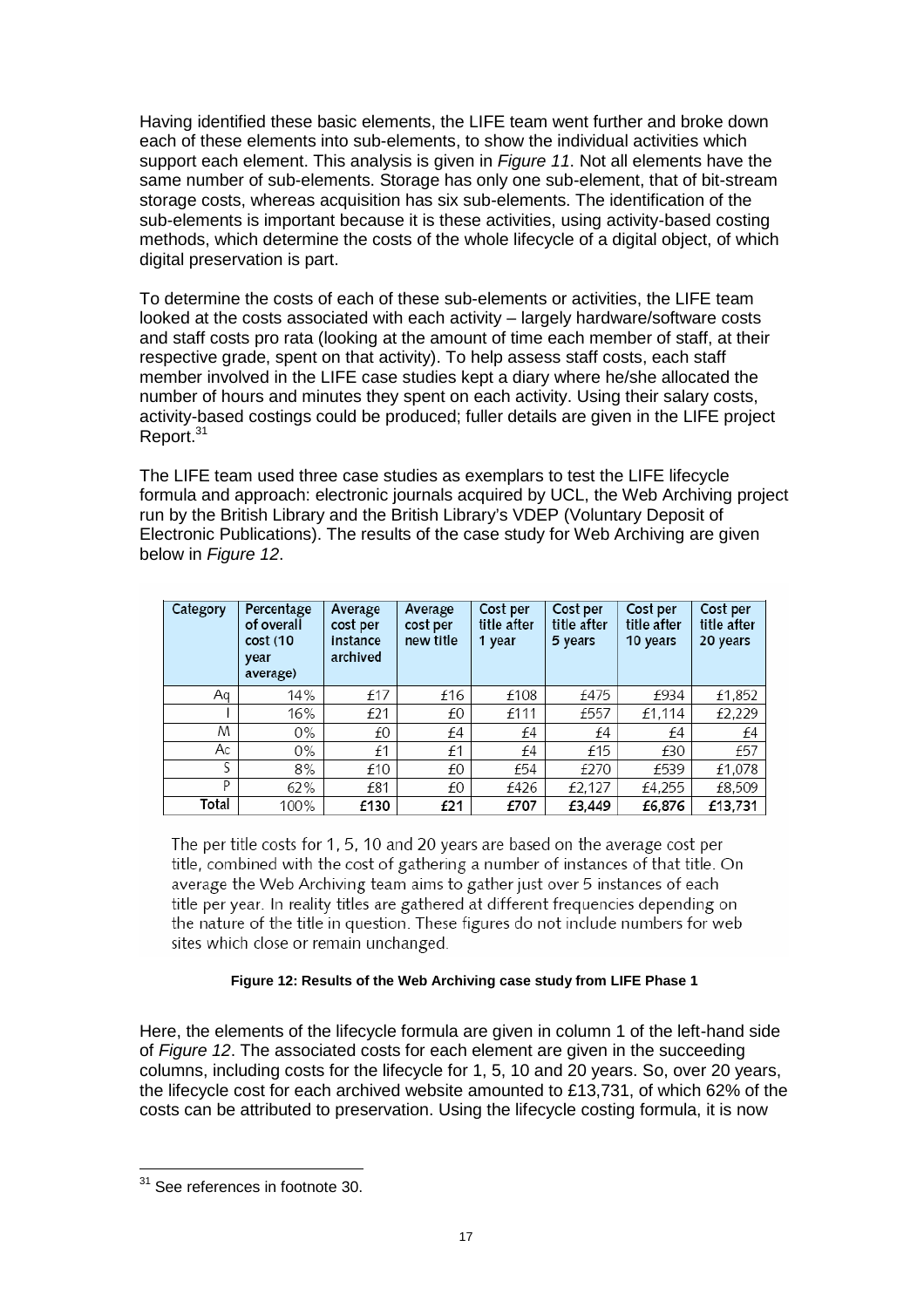possible to identify preservation costs and to compare these with the total lifecycle costs.

LIFE was able to establish a number of headline costs for digital preservation and lifecycle management, and a selection of these is given here for objects where the lifecycle is 10 years:

- $\Box$  The lifecycle cost for a hand-held e-monograph is £48
- $\Box$  The total lifecycle cost for a hand-held e-serial is £14 per issue
- $\Box$  The total lifecycle cost for a non hand-held e-monograph is £30
- $\Box$  The total lifecycle cost for a non hand-held e-serial is £8 per issue
- $\Box$  The total lifecycle cost for a new website is £6,800

All these are predictive costs and further work needs to be done to firm up the methodology and costings. LIFE Phase 2, which is reporting in the summer of 2008, will firm up the economic modelling with advice from an academic economic consultant, widen the range of case studies to include Open Access repositories and the outputs of digitisation projects, and compare the costs of analogue and digital preservation.

#### **UKRDS – UK Research Data Service**



There is a growing recognition amongst research-intensive universities in the UK of the importance of primary data to support e-Science and e-Research. Currently, there is little national infrastructure to support the long-term preservation of such digital objects. The recent closure of the Arts and Humanities Data Service, which did have a role in the longer-term preservation of the research outputs (including primary data) for the Arts and Humanities community, underlines the fact that there is no pervasive system in place in the UK for the long-term preservation of digital data.

With this in mind, Research Libraries UK (RLUK – formerly CURL)<sup>32</sup> and the Russell Group IT Directors (from the research-intensive universities)<sup>33</sup> have issued an Invitation to Tender for a Feasibility Study to look into the development of a shared digital research data service for UK Higher Education institutions. Funding of £200,000 is being provided for the Study from HEFCE, the Higher Education Funding Council for England. At an institutional level, there is uncertainty about the costs involved in managing large data volumes and the availability of a suitably-skilled workforce to manage the new challenges posed by data curation. The Feasibility Study will address the need not just for storage capacity but for active management of the creation, selection, ingestion, storage, retrieval and preservation of research data – the data lifecycle.

There are many stakeholders in this endeavour:

 $\Box$  Research Councils and Research Councils UK (RCUK)<sup>34</sup>

<sup>32</sup> See http://www.rluk.ac.uk.

<sup>33</sup> See http://www.rugit.ac.uk.

<sup>34</sup> See http://www.rcuk.ac.uk.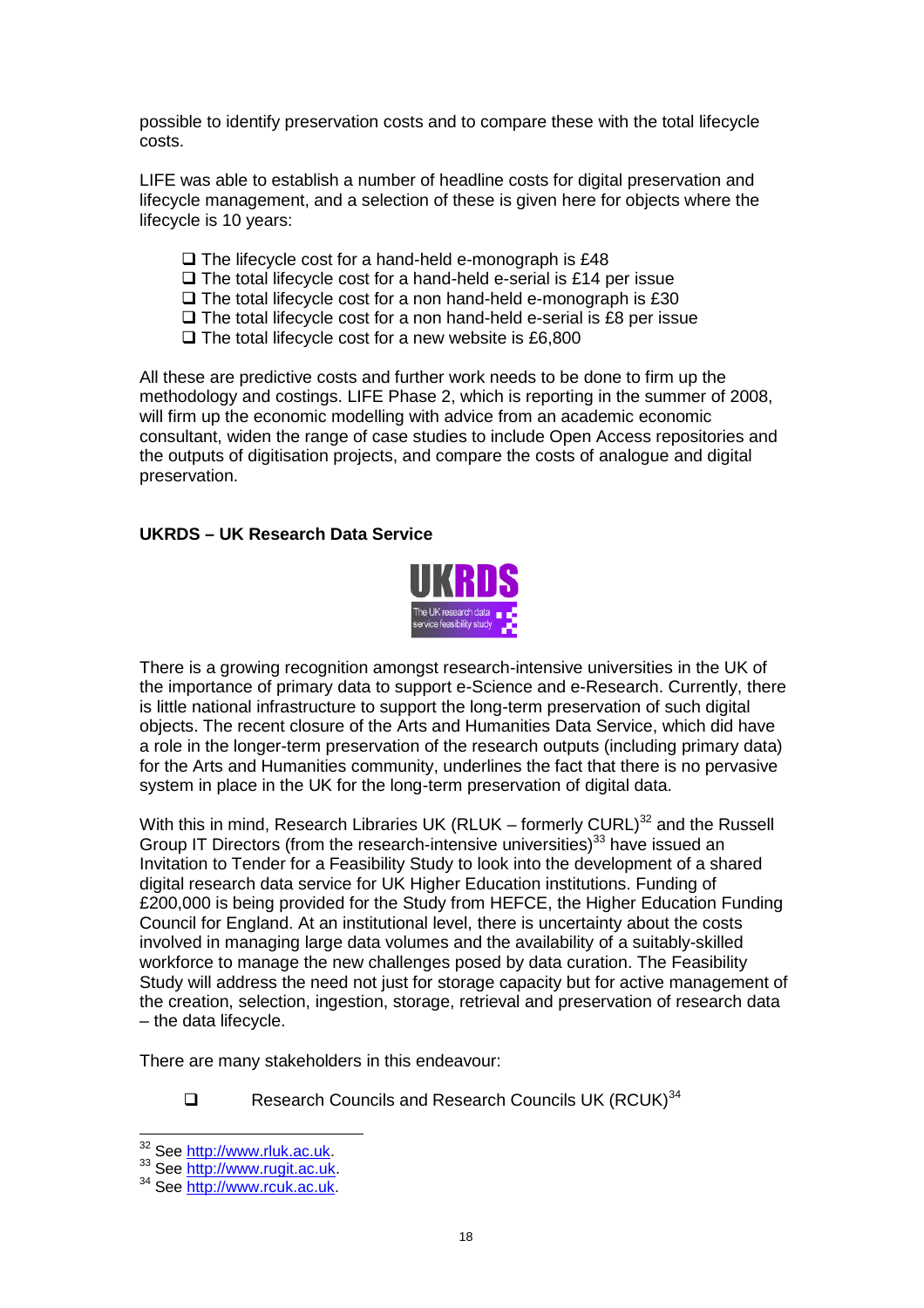- **Q** Department for Innovation, Universities & Skills (DIUS)<sup>35</sup><br>
Dioint Information Systems Committee (JISC)<sup>36</sup>
- $\square$  Joint Information Systems Committee (JISC)<sup>36</sup><br> $\square$  Higher Education Funding Councils<sup>37</sup>
- $\square$  Higher Education Funding Councils<sup>37</sup><br> $\square$  Individual Universities
	- Individual Universities

International developments in data curation will inform the Feasibility Study, and the UKRDS team are already making contacts with cognate services and developments around the world.

## **Conclusions**

This study of digital strategies, with a particular reference to developments in Europe, has covered a range of issues and it may be possible to draw a number of conclusions.

There can be little doubt that the role of libraries is changing, and that a substantial reason for this change can be ascribed to the developments in Computer and Information Technology (C&IT). In terms of institutional architectures, libraries need to move from traditional systems-based architectures to approaches which put the user at the centre of their development work. Inter-operability is essential. The balance between local and networked delivery is changing and it is now possible to view the institutional library as just *one* source of information that users will want to use. Are users equipped for the brave new world? If the UCL SLAIS Report on the information gathering behaviour of the researcher of the future is correct, then there is cause for concern. Is this not an opportunity for libraries to re-new their efforts in offering pervasive Information Literacy and Fluency programmes to tackle a perceived need?

This paper also looked at the current perceptions of E-Books by the user community. If the perception that E-Books are not easy to read on the screen is true, does this mean that mass digitisation projects for printed book content are a waste of time? It is probably too early to draw this conclusion, but further research needs to be done. Certainly at a European level, there is growing interest in the mass digitisation of content and Europe is beginning to evolve an infrastructure to support pan-European developments in this area.

The policy statement on Open Access by the European Universities Association has delivered a powerful tool which the supporters of Open Access can use to embed Open Access delivery into institutional and subject offerings. It is too early to say how successful the EUA's initiative will be. Certainly, there are pan-European Open Access developments which are beginning to use the technology to deliver new services to their users.

In terms of digital curation, the LIFE project is establishing a generic costing model for the lifecycle curation of digital assets, which includes digital preservation. The UKRDS (UK Research Data Service) is also being scoped and costed. This would represent a major new development for Higher Education, if the Feasibility Study were to lead to a service for UK researchers.

<sup>35</sup> See http://www.dius.gov.uk/.

<sup>36</sup> See http://www.jisc.ac.uk.

<sup>37</sup> See http://www.hefce.ac.uk.